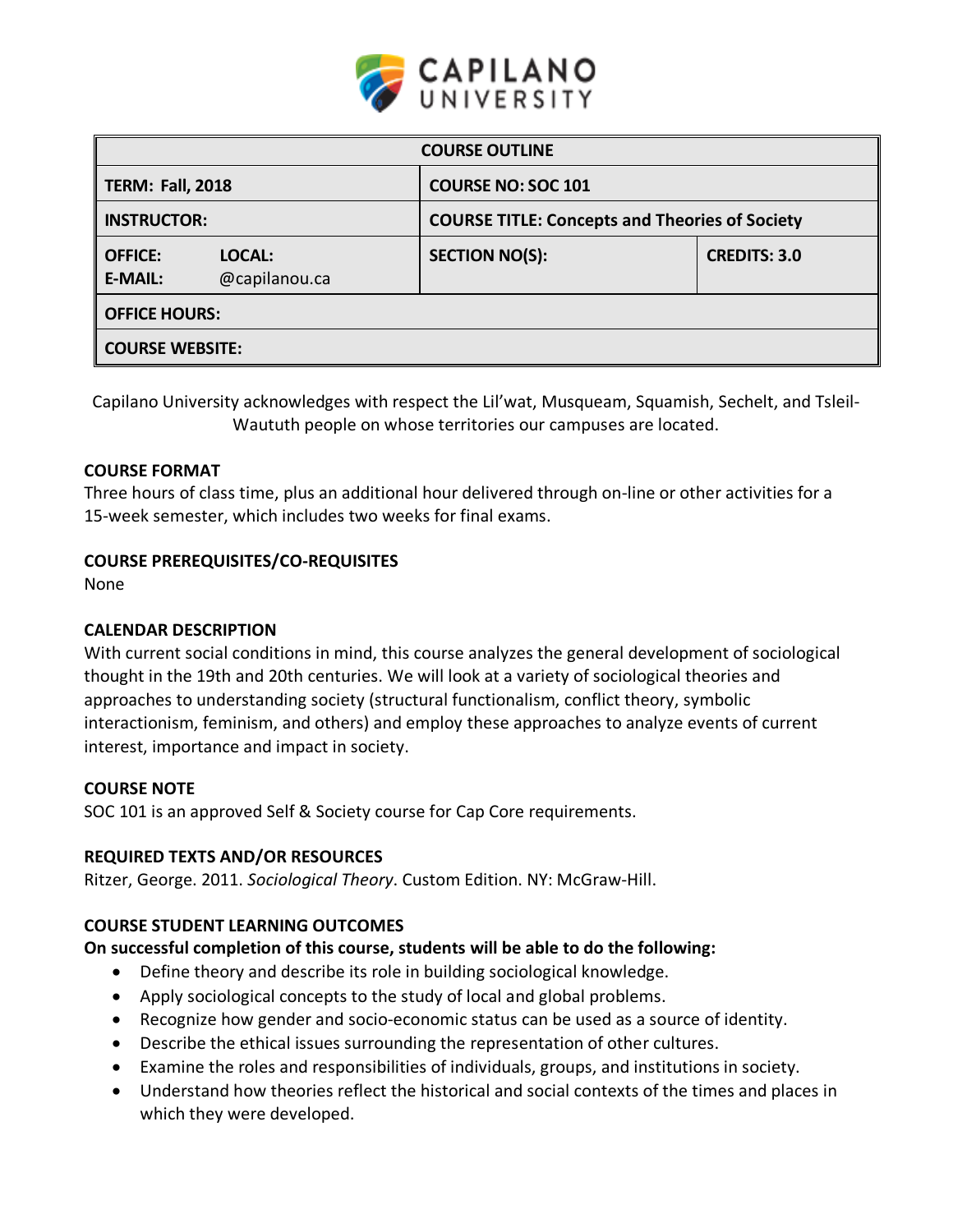# **Students who complete this Self & Society course will be able to do the following:**

- Identify potential root causes of local/global problems and how they affect local/global cultures, economies, politics, and policies.
- Assess and evaluate individual and collective responsibilities within a diverse and interconnected global society.
- Synthesize a range of differing community perspectives on ethics and justice and explain how these perspectives can inform structural change.
- Explain how contexts (e.g. cultural, historical, colonial, economic, technological) shape identity formation and social structures.

| <b>Week</b>  | <b>Topic</b>                      |                    |  |
|--------------|-----------------------------------|--------------------|--|
| $\mathbf{1}$ | Introduction to Classical Theory  | Ritzer, Chapter 1  |  |
| 2&8&3        | Karl Marx                         | Ritzer, Chapter 2  |  |
| 4 & 5        | Emile Durkheim & Test #1          | Ritzer, Chapter 3  |  |
| 6&7          | Max Weber                         | Ritzer, Chapter 4  |  |
| 8&9          | Symbolic Interactionism           | Ritzer, Chapter 10 |  |
| 10 & 11      | Feminism & Test #2                | Ritzer, Chapter 13 |  |
| 12           | <b>Contemporary Modernity</b>     | Ritzer, Chapter 15 |  |
| 13           | Postmodernism and Postcolonialism | Ritzer, Chapter 17 |  |
| 14 & 15      | <b>Final Exam Period</b>          |                    |  |

# **COURSE CONTENT**

#### **EVALUATION PROFILE**

| Term Paper        | 25%  |
|-------------------|------|
| Test #1           | 20%  |
| Test #2           | 20%  |
| <b>Final Exam</b> | 35%  |
| Total             | 100% |

#### **GRADING PROFILE**

|  |                                       | $ A+ = 90-100$ $ B+ = 77-79$ $ C+ = 67-69$ $ D = 50-59$ |  |
|--|---------------------------------------|---------------------------------------------------------|--|
|  |                                       | $ A = 85-89$ $ B = 73-76$ $ C = 63-66$ $ F = 0-49$      |  |
|  | $  A - 80-84   B - 70-72   C - 60-62$ |                                                         |  |

# **Incomplete Grades**

Grades of Incomplete "I" are assigned only in exceptional circumstances when a student requests extra time to complete their coursework. Such agreements are made only at the request of the student, who is responsible to determine from the instructor the outstanding requirements of the course.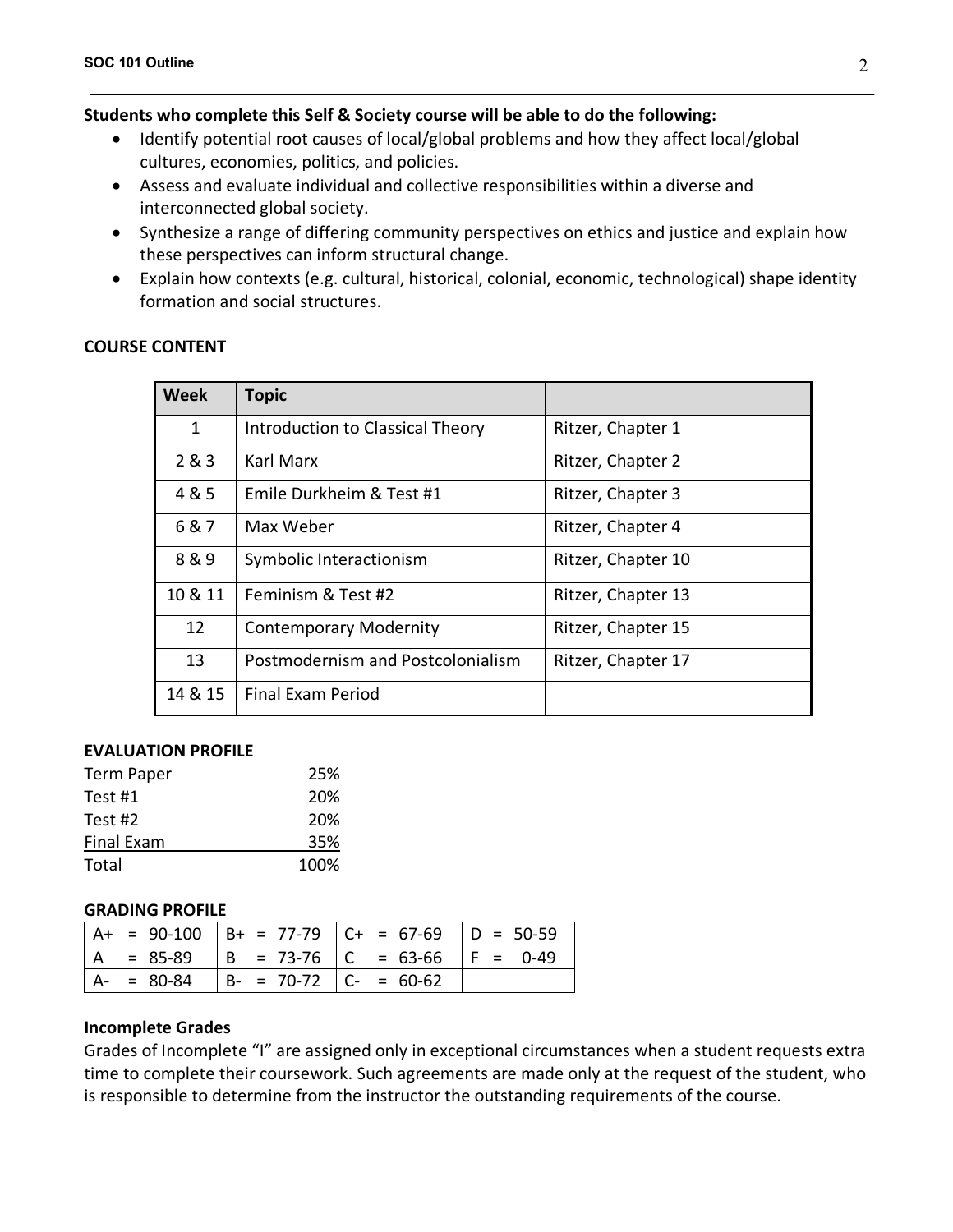#### **Late Assignments**

Assignments are due at the beginning of the class on the due date listed. If you anticipate handing in an assignment late, please consult with your instructor beforehand.

### **Missed Exams/Quizzes/Labs etc.**

Make-up exams, quizzes and/or tests are given at the discretion of the instructor. They are generally given only in medical emergencies or severe personal crises. Some missed labs or other activities may not be able to be accommodated. Please consult with your instructor.

#### **Attendance**

Students are expected to attend all classes and associated activities.

#### **English Usage**

Students are expected to proofread all written work for any grammatical, spelling and stylistic errors. Instructors may deduct marks for incorrect grammar and spelling in written assignments.

#### **Electronic Devices**

Students may use electronic devices during class for note-taking only.

# **On-line Communication**

Outside of the classroom, instructors will (if necessary) communicate with students using either their official Capilano University email or Moodle; please check both regularly. Official communication between Capilano University and students is delivered to students' Capilano University email addresses only.

#### **UNIVERSITY OPERATIONAL DETAILS**

#### **Tools for Success**

Many services are available to support student success for Capilano University students. A central navigation point for all services can be found at: http://www.capilanou.ca/services/

#### **Capilano University Security: download the CapU Mobile Safety App**

#### **Policy Statement (S2009-06)**

Capilano University has policies on Academic Appeals (including appeal of final grade), Student Conduct, Academic Integrity, Academic Probation and other educational issues. These and other policies are available on the University website.

# **Academic Integrity (S2017-05)**

Any instance of academic dishonesty or breach of the standards of academic integrity is serious and students will be held accountable for their actions, whether acting alone or in a group. See policy S2017-05 for more information: http://www.capilanou.ca/about/governance/policies/Policies/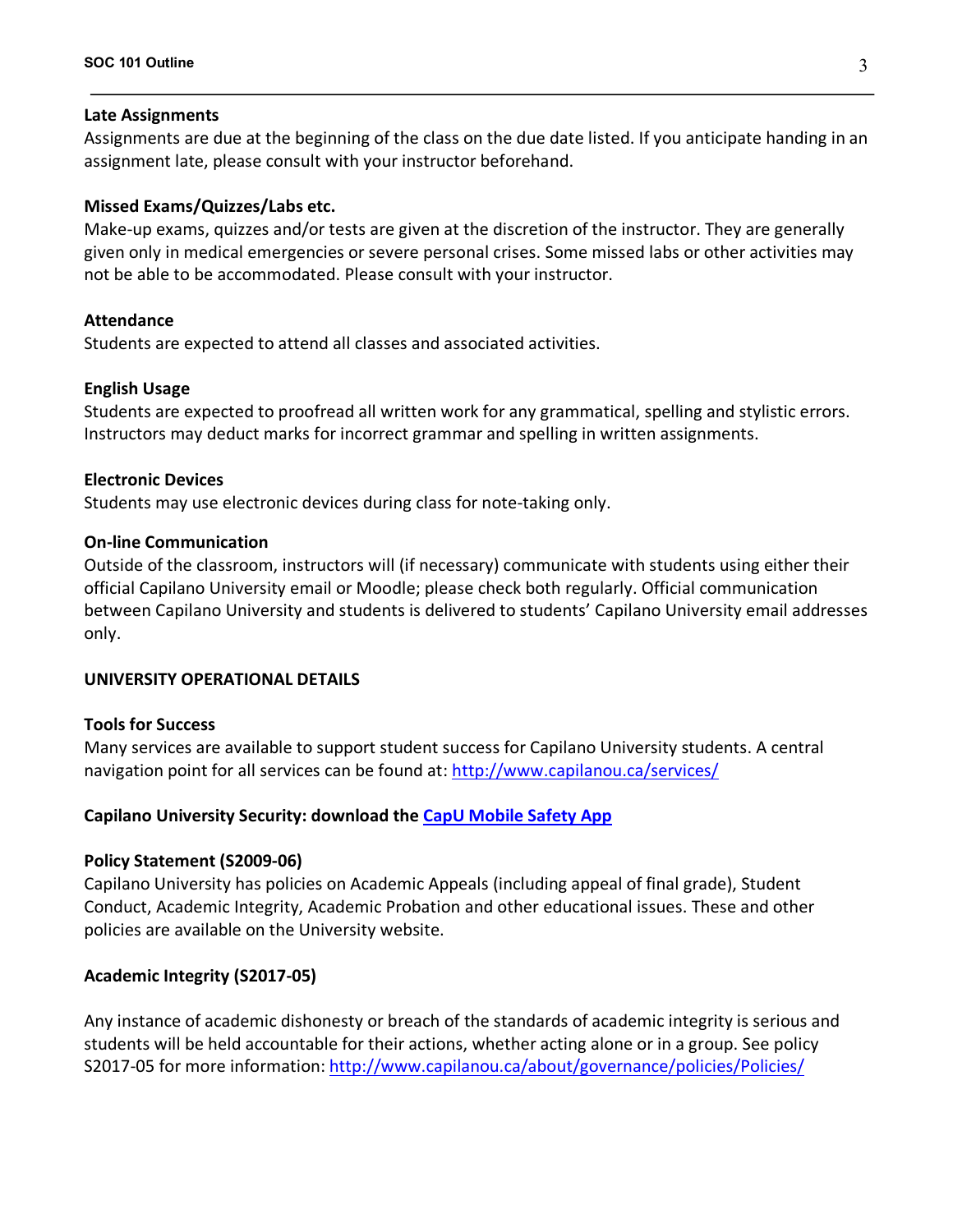Violations of academic integrity, including dishonesty in assignments, examinations, or other academic performances, are prohibited and will be handled in accordance with the Student Academic Integrity Procedures.

**Academic dishonesty** is any act that breaches one or more of the principles of academic integrity. Acts of academic dishonesty may include but are not limited to the following types:

**Cheating**: Using or providing unauthorized aids, assistance or materials while preparing or completing assessments, or when completing practical work (in clinical, practicum, or lab settings), including but not limited to the following:

- Copying or attempting to copy the work of another during an assessment;
- Communicating work to another student during an examination;
- Using unauthorized aids, notes, or electronic devices or means during an examination;
- Unauthorized possession of an assessment or answer key; and/or,
- Submitting of a substantially similar assessment by two or more students, except in the case where such submission is specifically authorized by the instructor.

**Fraud**: Creation or use of falsified documents.

**Misuse or misrepresentation of sources**: Presenting source material in such a way as to distort its original purpose or implication(s); misattributing words, ideas, etc. to someone other than the original source; misrepresenting or manipulating research findings or data; and/or suppressing aspects of findings or data in order to present conclusions in a light other than the research, taken as a whole, would support.

**Plagiarism**: Presenting or submitting, as one's own work, the research, words, ideas, artistic imagery, arguments, calculations, illustrations, or diagrams of another person or persons without explicit or accurate citation or credit.

**Self-Plagiarism**: Submitting one's own work for credit in more than one course without the permission of the instructors, or re-submitting work, in whole or in part, for which credit has already been granted without permission of the instructors.

**Prohibited Conduct**: The following are examples of other conduct specifically prohibited:

- Taking unauthorized possession of the work of another student (for example, intercepting and removing such work from a photocopier or printer, or collecting the graded work of another student from a stack of papers);
- Falsifying one's own and/or other students' attendance in a course;
- Impersonating or allowing the impersonation of an individual;
- Modifying a graded assessment then submitting it for re-grading; or,
- Assisting or attempting to assist another person to commit any breach of academic integrity.